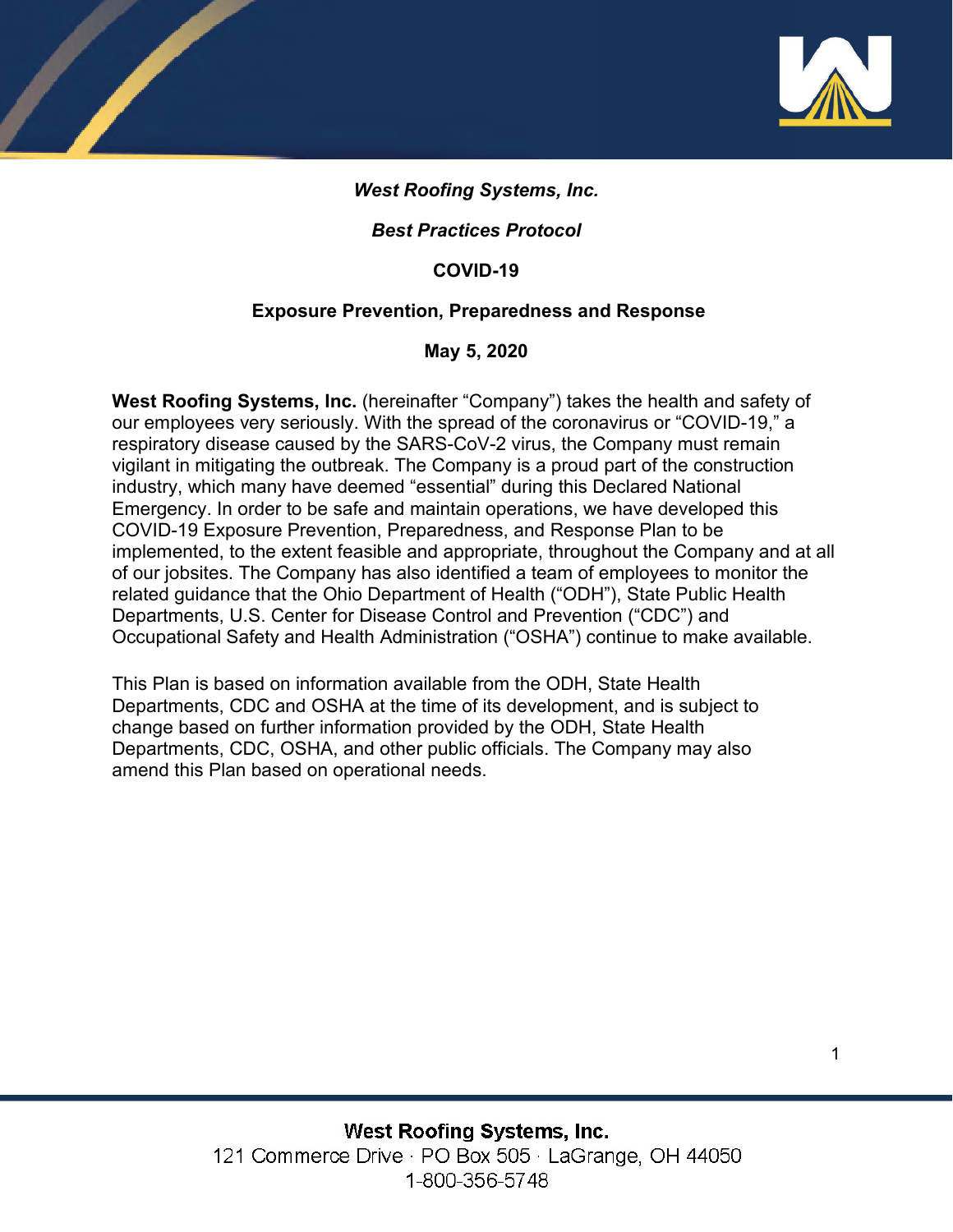

# TABLE OF CONTENTS

| $\bullet$ | Responsibilities of Managers and Supervisors | 3  |
|-----------|----------------------------------------------|----|
| $\bullet$ | Responsibilities of Employees                | 4  |
| $\bullet$ | Jobsite Protective Measures (Field & Office) | 5  |
| $\bullet$ | Jobsite Cleaning and Disinfecting            | 8  |
| $\bullet$ | <b>Jobsite Exposure Situations</b>           | 10 |
| $\bullet$ | Confidentiality/Privacy                      | 15 |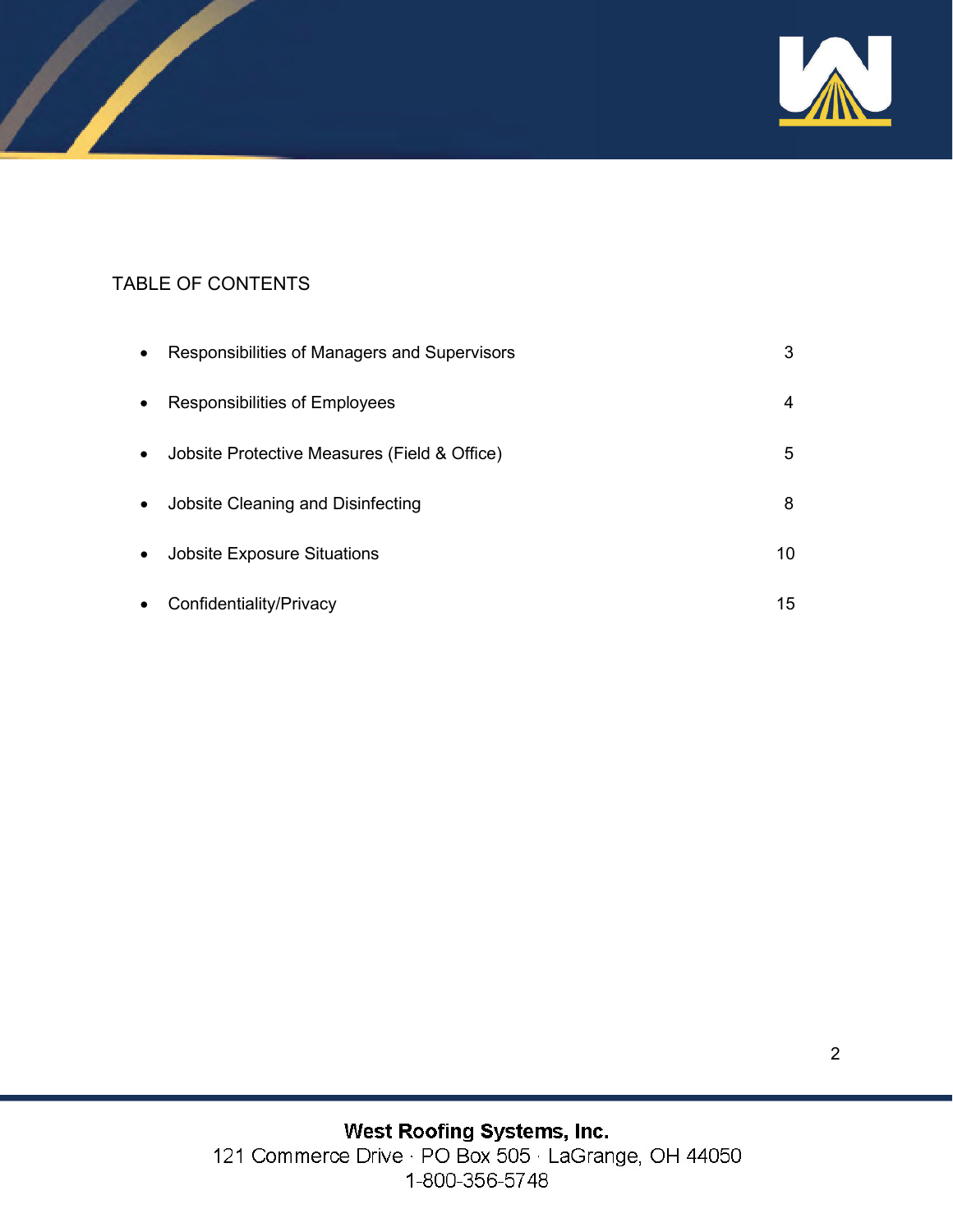

### **I. Responsibilities of Managers and Supervisors**

All managers and supervisors must be familiar with this Plan and be ready to answer questions from employees. Managers and supervisors must set a good example by following this Plan at all times. This involves practicing good personal hygiene and jobsite safety practices to prevent the spread of the virus. Managers and supervisors must encourage this same behavior from all employees.

Each project site should have a **Designated Workplace Coordinator** who is responsible for COVID-19 issues and their impact at the project site.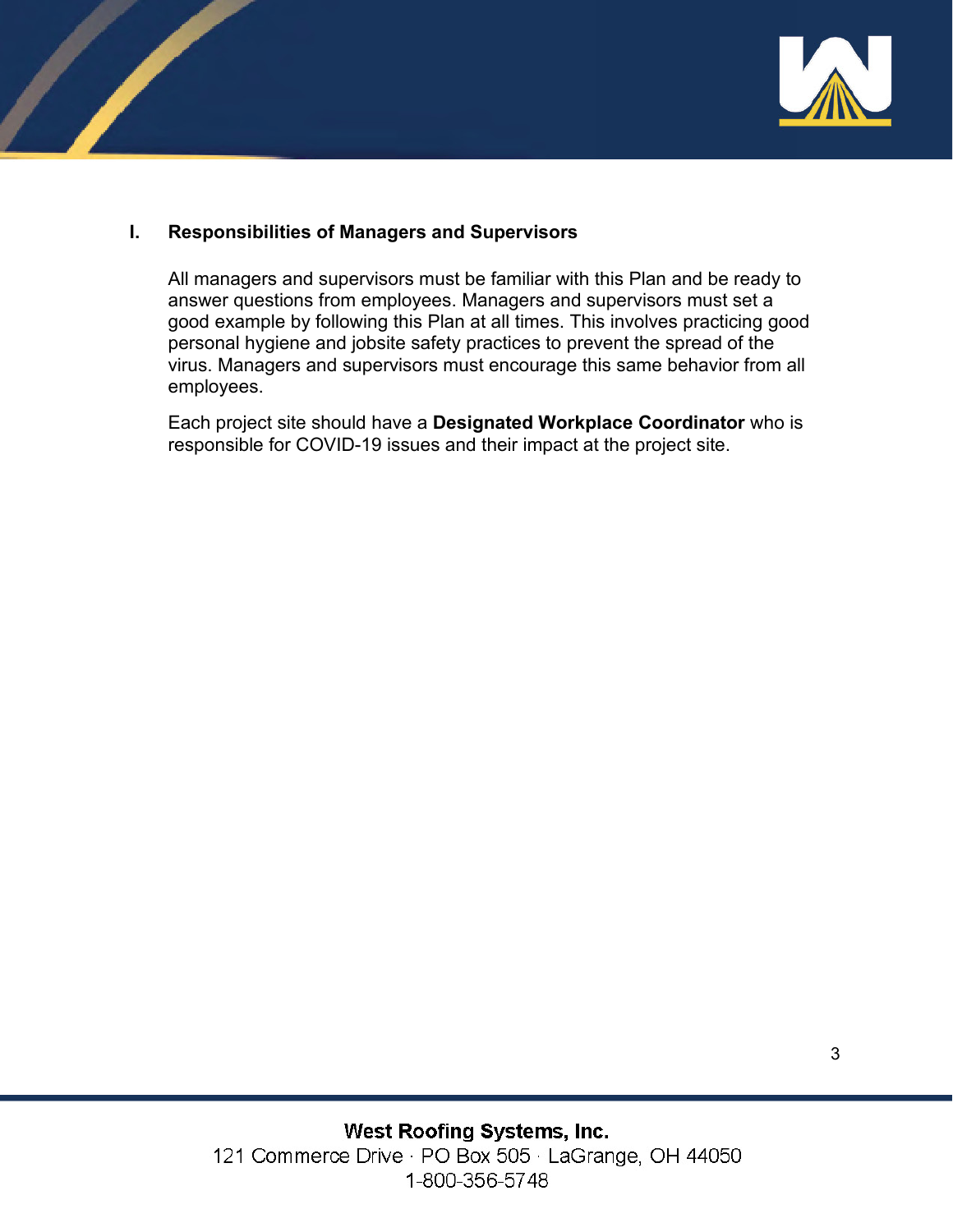

### **II. Responsibilities of Employees**

It is critical that employees NOT report to work while they are experiencing illness symptoms such as a fever, cough, shortness of breath, sore throat, runny/stuffy nose, body aches, chills, or fatigue. Employees should seek medical attention if they develop these symptoms. If you have a specific question about this Plan or COVID-19, please ask your supervisor or Safety Director. If they cannot answer the question, please contact **Danielle Vidal-Engaurran, Human Resources Generalist.**

The ODH, OSHA and the CDC have provided the following control and preventive guidance for all workers, regardless of exposure risk:

- 1. Frequently wash your hands with soap and water for at least 20 seconds. When soap and running water are unavailable, use an alcohol-based hand rub with at least 60% alcohol.
- 2. Avoid touching your eyes, nose, or mouth with unwashed hands.
- 3. Follow appropriate respiratory etiquette, which includes covering for coughs and sneezes.
- 4. Avoid close contact with people who are sick.
- 5. In addition, employees must familiarize themselves with the symptoms of COVID-19, which include the following:
	- a. Coughing
	- b. Fever
	- c. Shortness of breath, difficulty breathing
	- d. Early symptoms such as chills, body aches, sore throat, headache, diarrhea, nausea/vomiting, and runny nose
- 6. If you develop a fever and symptoms of respiratory illness, such as cough or shortness of breath, DO NOT GO TO WORK and call your supervisor and healthcare provider right away.
- 7. Likewise, if you come into close contact with someone showing these symptoms, call your supervisor and healthcare provider right away.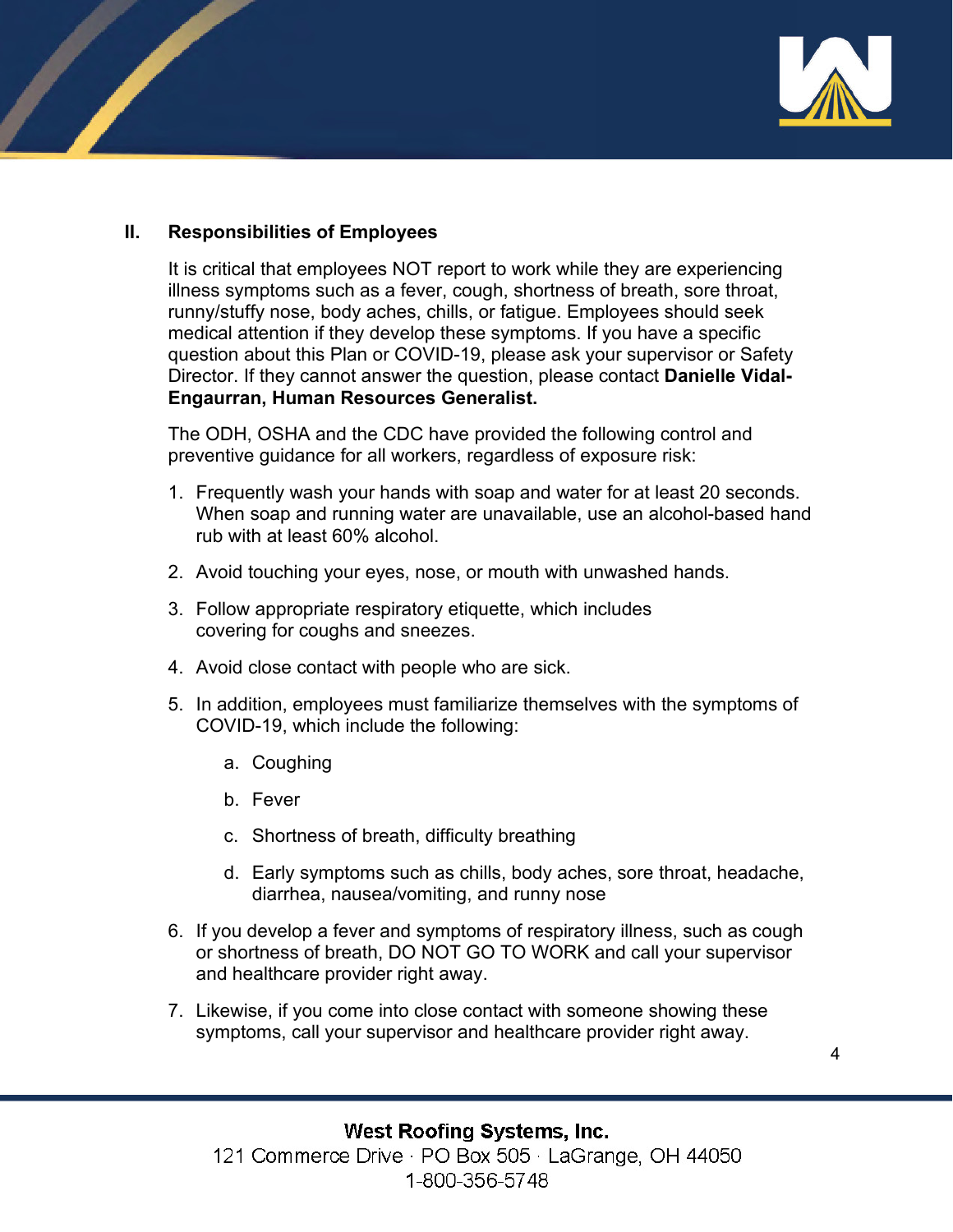

# **III. Jobsite Protective Measures (Field & Office)**

To protect employees and the public from the spread of COVID-19, West Roofing Systems, Inc. is requesting that all employees follow these steps (where applicable):

#### 1. Enhanced Worker Education

Specialized communications and posters on the importance of frequent hand washing and hygiene, cough and sneeze protocols, along with the mandate to stay home when an employee is feeling sick or has an elevated temperature (100.4 degrees or higher). All employees must diligently observe these requirements.

#### 2. Daily Employee Screening

- a. We will be asking the following questions to all employees prior to entering the jobsite (office and field):
	- i. To the best of your knowledge, have you, or anyone in your family been in contact with a person that is in the process of being tested for COVID-19?
	- ii. Have you, or anyone in your family traveled outside of the United States within the last two weeks?
	- iii. Have you been advised to self-quarantine due to possible exposure to COVID-19?
	- iv. Are you having trouble breathing or have you had flu-like symptoms within the past 48 hours, including: fever, cough, shortness of breath, sore throat, runny/stuffy nose, body aches, chills, or fatigue?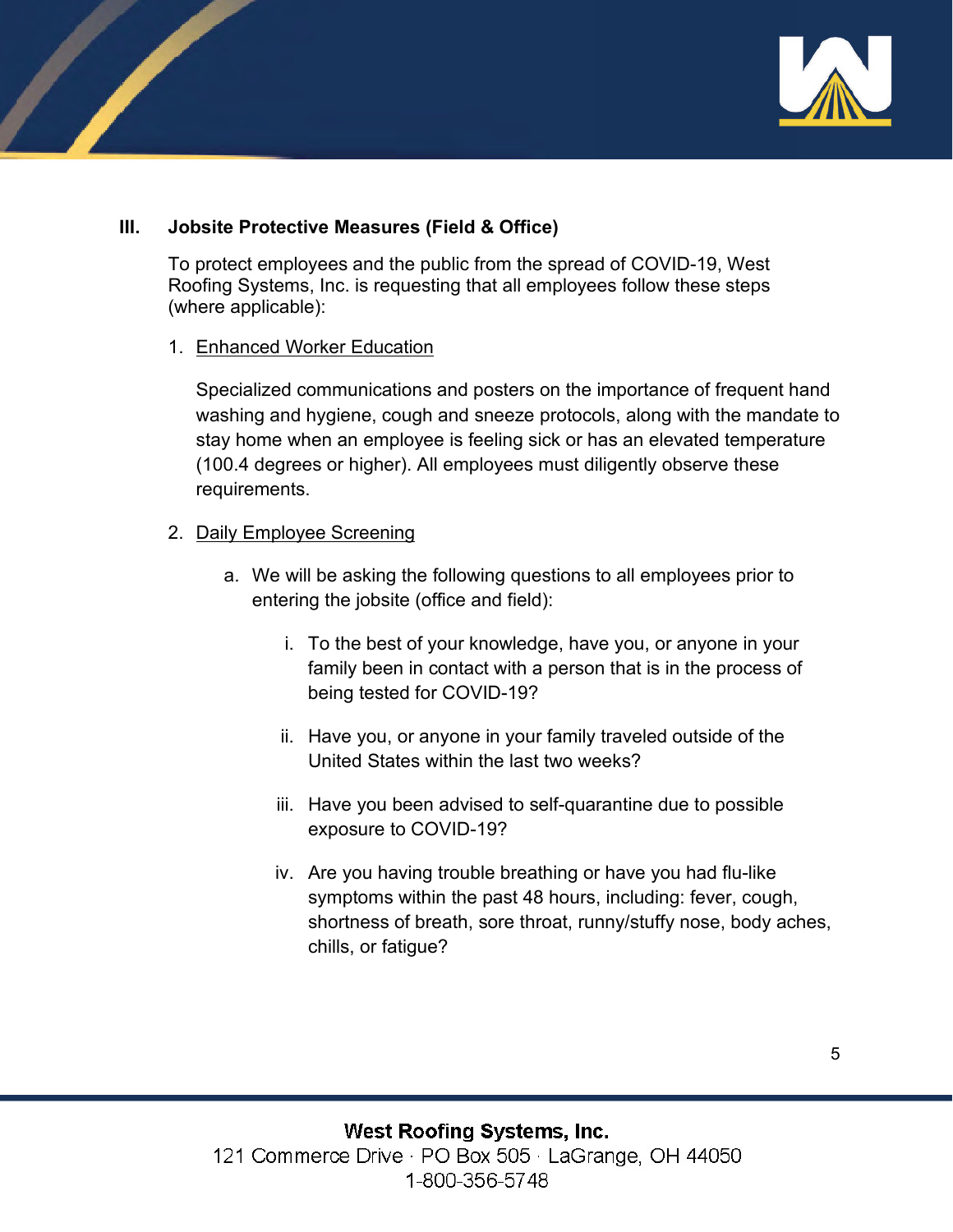

- b. If an employee answers "YES" to any of these questions, that employee should be encouraged to contact their healthcare provider and must stay home until:
	- i. they are free of fever (without the use of medication) for at least 72 hours (three full days); AND
	- ii. symptoms have improved for at least 72 hours; AND
	- iii. at least 7 days have passed since symptoms first began.
- c. The Designated Workplace Coordinator(s) should maintain a log for all employees entering the work-sites and be able to provide said log upon request from an authority. All employees before or upon entering the work-sites will be screened.
- 3. Jobsite Visitors
	- a. The number of visitors to the job site or office, will be limited to only those necessary for the work.
	- b. All visitors will be screened in advance of arriving on the job site. If the visitor answers "yes" to any of the following questions, he/she should not be permitted to access the jobsite:
		- i. To the best of your knowledge, have you, or anyone in your family, been in contact with a person that is in the process of being tested for COVID-19?
		- ii. Have you, or anyone in your family traveled outside of the United States within the last two weeks?
		- iii. Have you been advised to self-quarantine due to possible exposure to COVID-19?
		- iv. Are you having trouble breathing or have you had flu-like symptoms within the past 48 hours, including: fever, cough, shortness of breath, sore throat, runny/stuffy nose, body aches, chills, or fatigue?

6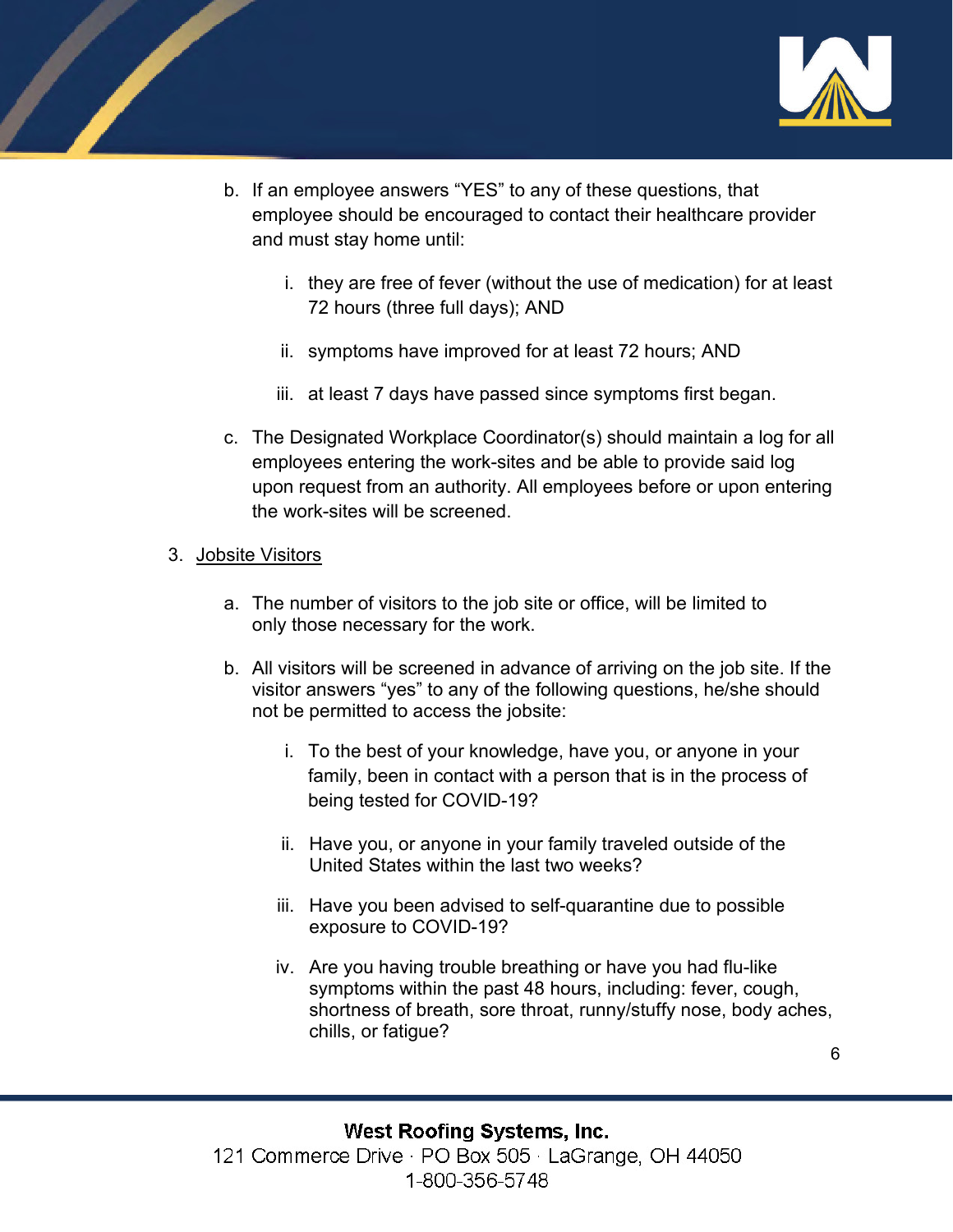

c. Site deliveries will be permitted but should be properly coordinated in line with the employer's minimal contact and cleaning protocols. Delivery personnel should remain in their vehicles if at all possible.

### 4. Social Distancing Measures

Construction jobsites are NOT densely populated work areas. Nevertheless, the following should also be taken across our industry:

- a. Workers should be instructed to observe a minimum distance of six (6) feet between individuals as much as reasonably possible to increase physical space between each individual at the worksite. This includes pre‐work and post‐work events of all kinds.
- b. Employers should change their jobsite communications, planning, and schedules to shrink or eliminate group gatherings. This includes minimizing or the elimination of pre‐job conferences, communal break locations, and activity that would bring a group of people together on the jobsite. Policies for material deliveries and other third‐party jobsite visits should be altered. These and other measures – which include remote work should be considered and implemented.
- c. Start and end times should be staggered to allow projects to proceed and allow more space between workers to comply with social distancing requirements.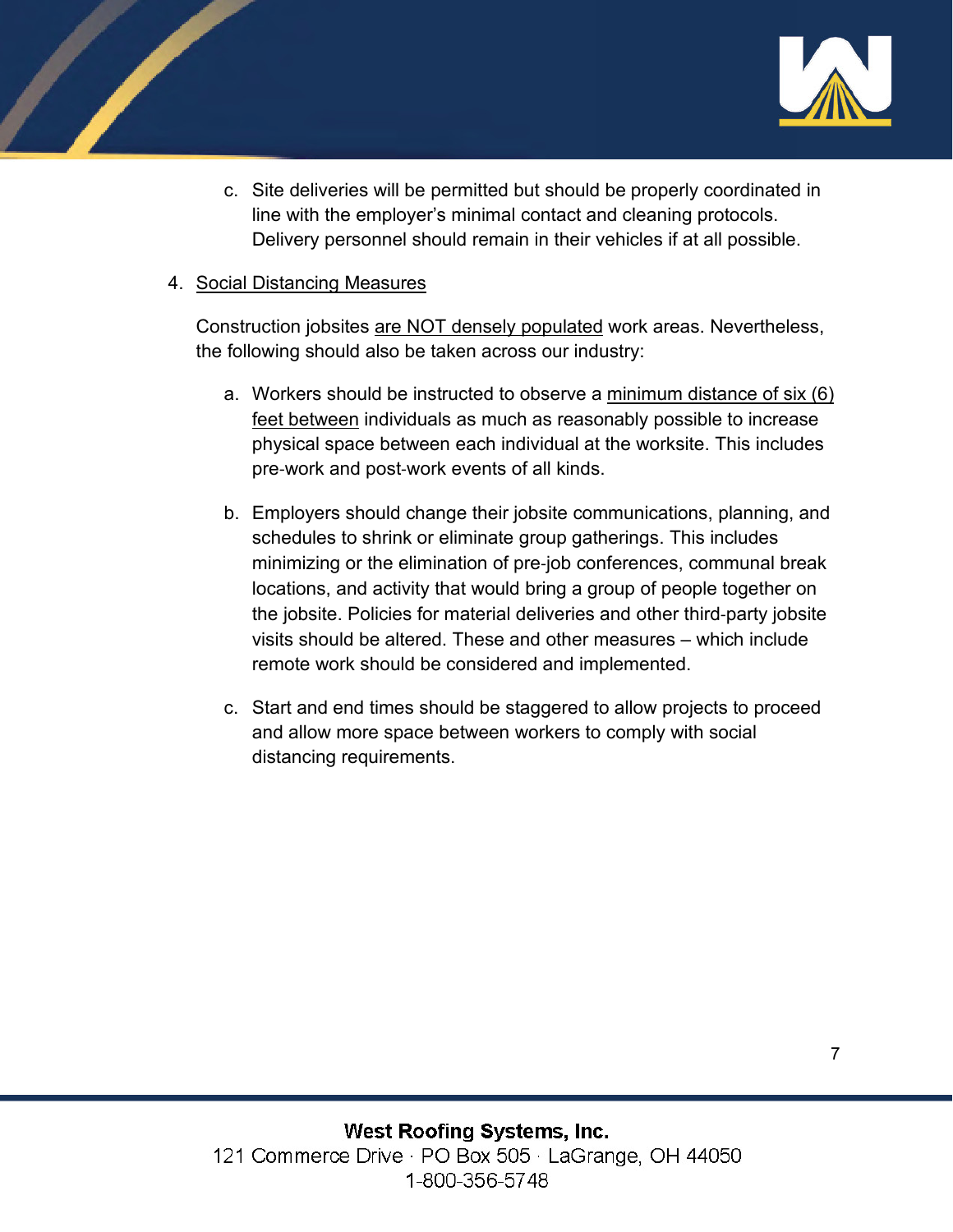

# **IV. Jobsite Cleaning and Disinfecting**

- 1. Routine cleaning should be performed on all frequently touched surfaces on the jobsite. This includes, but is not limited to, workstations, countertops, handles, doorknobs, toolboxes, shared tools, and equipment. In addition, clean surfaces of fleet vehicles / equipment, steering wheel, gearshift, instrument panels, etc.
- 2. Avoid using pressurized air or water spray type cleaning techniques that may result in the generation of bio-aerosols.
- 3. Restrooms and Hand Cleaning Facilities:
	- a. Running water with soap and/or hand sanitizer should be provided in/or around all portable restrooms.
	- b. Handwashing stations with soap and/or hand sanitizer on jobsite.
- 4. Lunch and Break Areas
	- a. All common break areas, lunch and break rooms should be cleaned multiple times throughout the work day.
	- b. Avoid congregating in these areas and follow all posted restrictions.
	- c. No communal food should be permitted on the jobsite until further notice, i.e. donuts, pizza, buffets, etc.
	- d. Do not use a common water cooler. Provide individual water bottles or instruct workers to bring their own.
- 5. Tools & Equipment
	- a. Tools and equipment should be cleaned daily.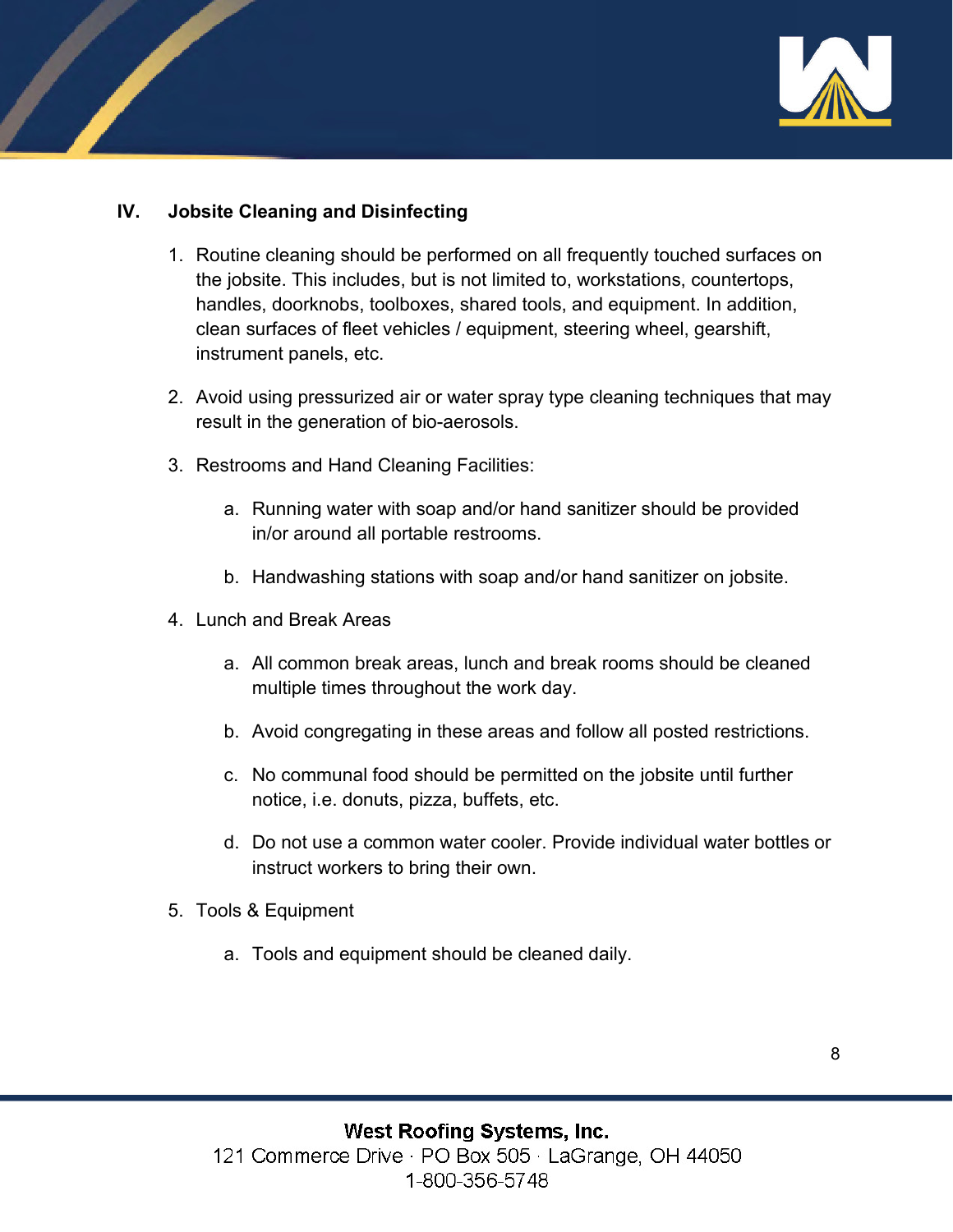

- b. Sharing off tools or any multi-user electronic devices and accessories should be prohibited, e.g. iPads, laptops, hand-held radios, computer stations, etc.
- c. Disinfect reusable supplies and equipment.
- 6. Face Coverings / Personal Protection Equipment (PPE)
	- a. All employees are required to wear facial coverings in the work setting, when performing task within 6 feet of another individual, riding in the same work vehicle, or any open shared spaces (cubicles, reception area, hallways, in and out of buildings).
	- b. All visitors are required to wear face coverings at all times.
	- c. Sharing of personal protection equipment (PPE) should be prohibited. Reusable PPE should be sanitized per manufacturer's recommendation prior to each use. Used PPE should be disposed of properly.
	- d. When cleaning, use disposable gloves where appropriate and instruct employees to wash hands after removing gloves.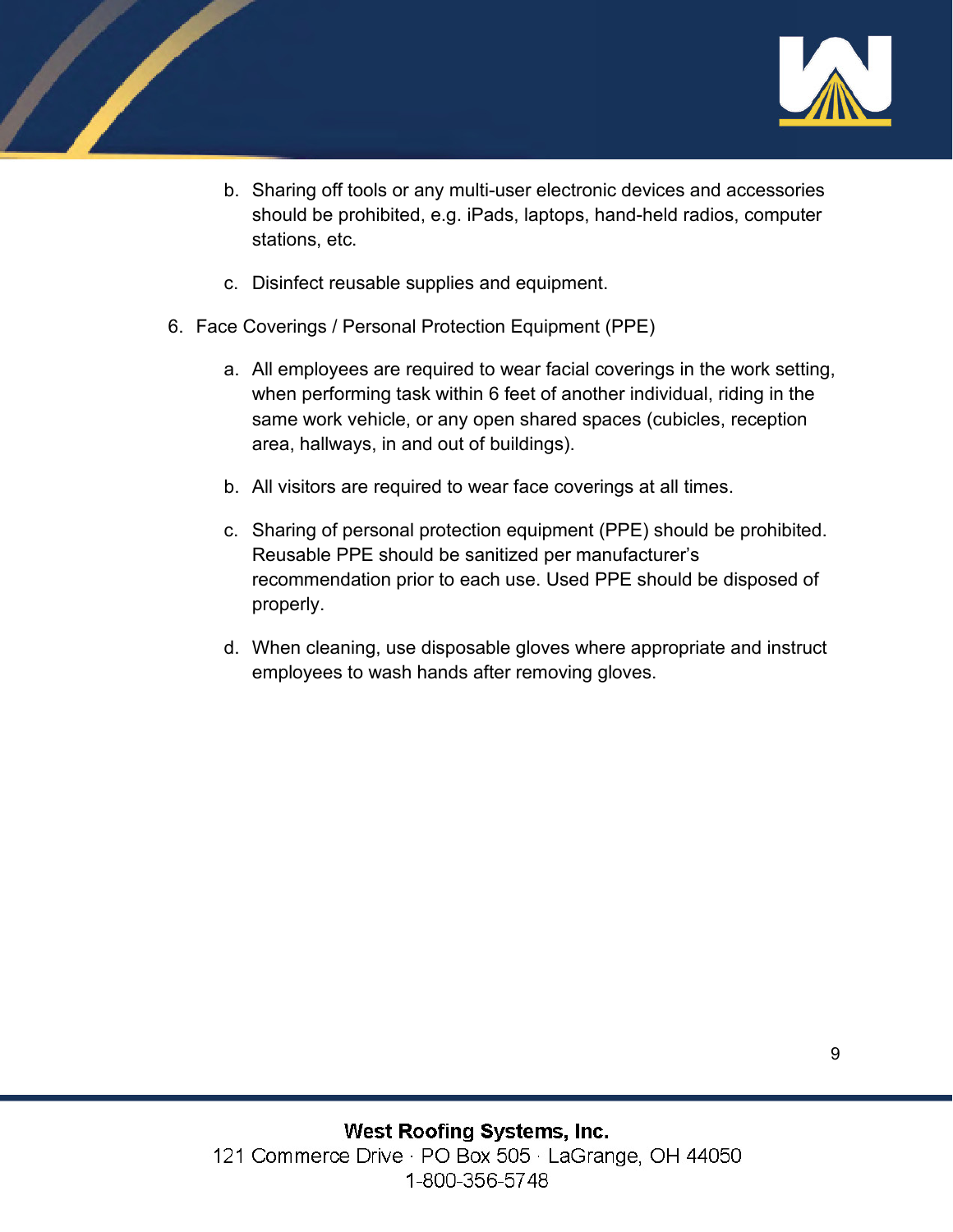

# **V. Jobsite Exposure Situations**

#### **1. What if an employee appears sick?**

If any employee presents themselves at work with a fever or difficulty in breathing, this indicates that they should seek medical evaluation. While these symptoms are not always associated with influenza and the likelihood of an employee having the COVID-19 coronavirus is extremely low, it pays to err on the side of caution. Retrain your supervisors on the importance of not overreacting to situations in the workplace potentially related to COVID-19 in order to prevent panic among the workforce.

#### 2. **Can we ask an employee to stay home or leave work if they exhibit symptoms of the COVID-19 coronavirus or the flu?**

Yes, you are permitted to ask them to seek medical attention and get tested for COVID-19. The CDC states that employees who exhibit symptoms of influenza-like illness at work during a pandemic should leave the workplace. The Equal Employment Opportunity Commission (EEOC) [confirmed that](https://www.fisherphillips.com/resources-alerts-eeoc-clarifies-employer-rights-during-covid-19)  [advising workers to go home](https://www.fisherphillips.com/resources-alerts-eeoc-clarifies-employer-rights-during-covid-19) is permissible and not considered disabilityrelated if the symptoms present are similar to the COVID-19 coronavirus or the flu.

#### 3. **An employee of ours has tested positive for COVID-19. What should we do?**

You should send home all employees who worked closely with that employee for a 14-day period to ensure the infection does not spread. Before the employee departs, ask them to identify all individuals who worked in close proximity (three to six feet) with them in the previous 14 days to ensure you have a full list of those who should be sent home. When sending the employees home, do not identify by name the infected employee or you could risk a violation of confidentiality laws. If you work in a shared office building or area, you should inform building management so they can take whatever precautions they deem necessary.

The [CDC also provides the following recommendations](https://www.cdc.gov/coronavirus/2019-ncov/community/organizations/cleaning-disinfection.html) for most nonhealthcare businesses that have suspected or confirmed COVID-19 cases:

10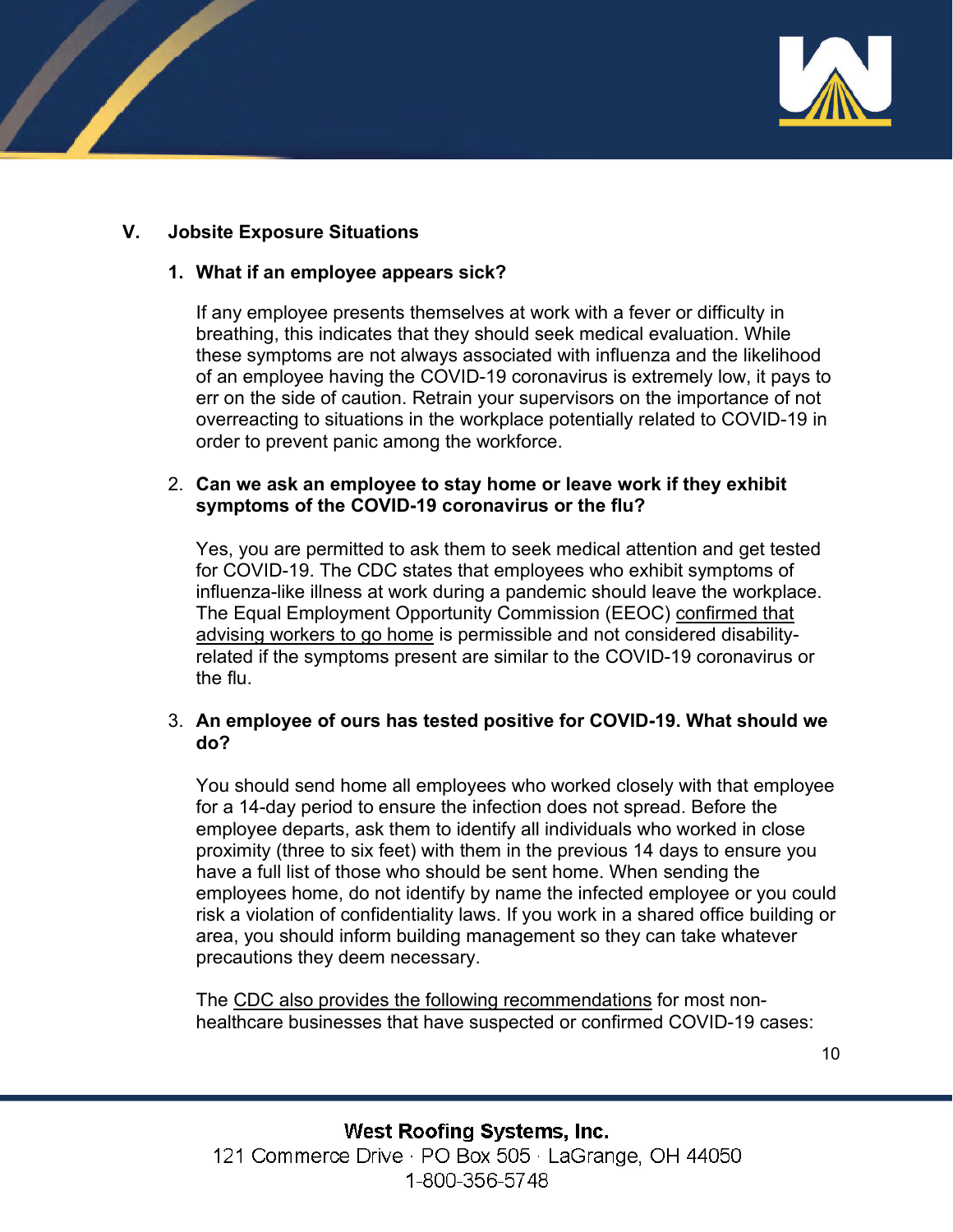

- It is recommended to close off areas used by the ill persons and wait as long as practical before beginning cleaning and disinfection to minimize potential for exposure to respiratory droplets. Open outside doors and windows to increase air circulation in the area. If possible, wait up to 24 hours before beginning cleaning and disinfection.
- Cleaning staff should clean and disinfect all areas (e.g., offices, bathrooms, and common areas) used by the ill persons, focusing especially on frequently touched surfaces.

#### 4. **One of our employees has a suspected but unconfirmed case of COVID-19. What should we do?**

Take the same precautions as noted above. Treat the situation as if the suspected case is a confirmed case for purposes of sending home potentially infected employees. Communicate with your affected workers to let them know that the employee has not tested positive for the virus but has been exhibiting symptoms that lead you to believe a positive diagnosis is possible.

#### **5. An employee has someone in his/her household that has a confirmed case of COVID-19. What do we do?**

- A potential exposure means being a household contact or having close contact within 6 feet of an individual with confirmed or suspected COVID-19. The timeframe for having contact with an individual includes the period of time of 48 hours before the individual became symptomatic.
- The employer does not need to notify the Department of Health, CDC, or any other government agency. The medical provider who confirmed the case is responsible for doing this.
- The employer should ask the employee to list individuals that came into close contact with him/her during the previous two weeks. This list should include employees, clients, vendors and any other business contacts.
- The employer should communicate the situation to the list of "close" contacts." Employers are advised to share that someone that the person has come in contact with recently has been confirmed to have COVID-19 but *should not* share the employee's name due to privacy and confidentiality laws.
- The work area and all surfaces should be cleaned as soon as possible, according to the CDC guidelines found at: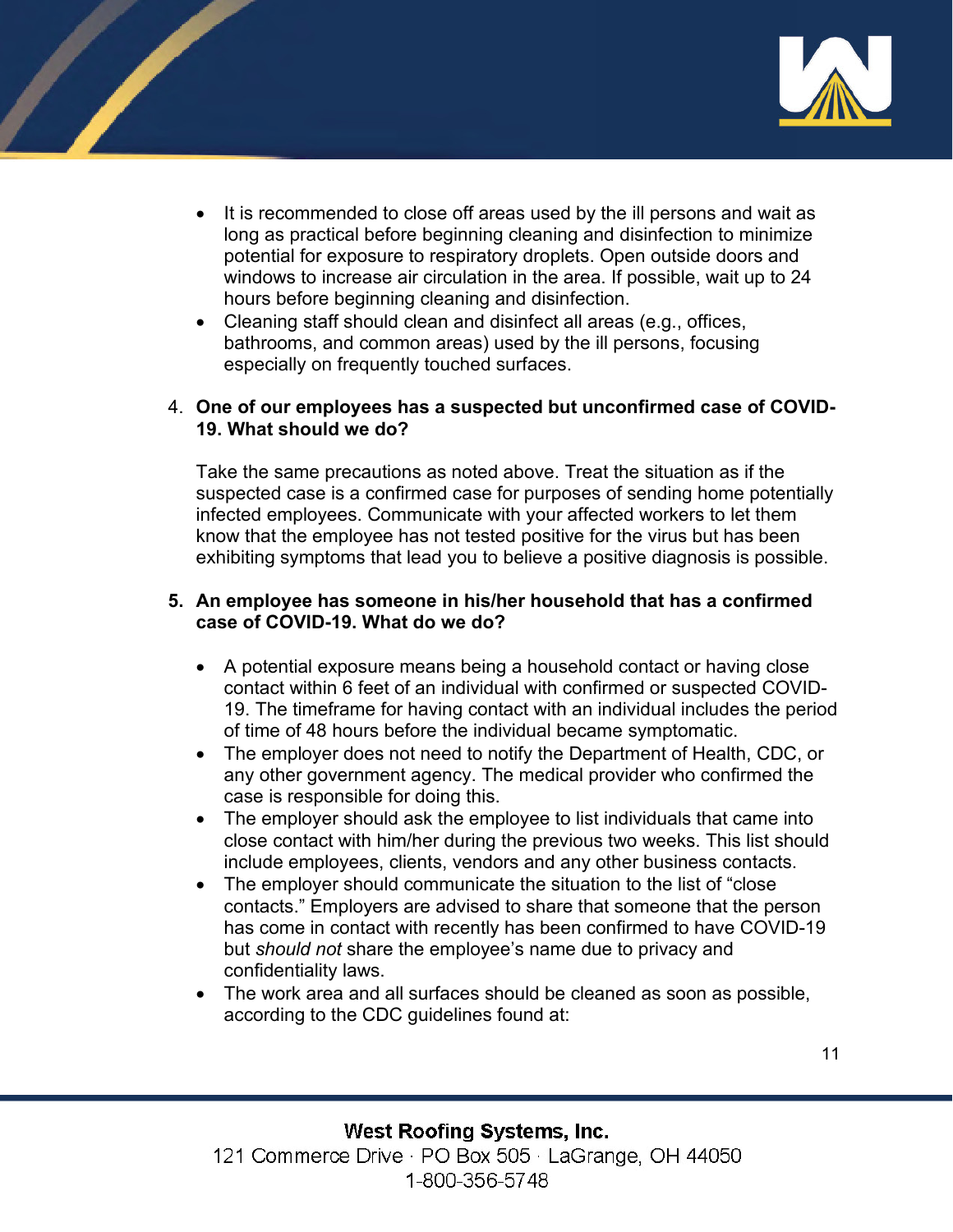

[https://www.cdc.gov/coronavirus/2019ncov/community/organizations/clean](https://www.cdc.gov/coronavirus/2019ncov/community/organizations/cleaning-disinfection.html) [ing-disinfection.html](https://www.cdc.gov/coronavirus/2019ncov/community/organizations/cleaning-disinfection.html) 

• The ill employee can stop isolation under the following conditions: (This information is based on current CDC recommendations, but always follow the guidance of the medical provider and local health department.)

# **6. If the employee** *will not have a test* **to determine if he/she is still contagious, he/she can return to work after three things have occurred:**

- i. The employee has had no fever for at least 72 hours without the use of fever-reducing medication AND
- ii. Other symptoms have improved AND
- iii. At least 7 days have passed since symptoms first appeared
- **7. If the employee** *will have a test* **to determine if he/she is still contagious, he/she can return to work after three things have occurred:**
	- i. The employee no longer has a fever without the use of fever-reducing medication AND
	- ii. Other symptoms have improved AND
	- iii. He/she received two negative tests in a row, 24 hours apart

### **8. An employee has had contact with someone who has a confirmed case of COVID-19.**

Critical Infrastructure workers who have had an exposure but remain asymptomatic should adhere to the following practices prior to and during their work shift:

- **Pre-Screen:** Employers should measure the employee's temperature and assess symptoms prior to them starting work. Ideally, temperature checks should happen before the individual enters the facility.
- **Regular Monitoring:** As long as the employee doesn't have a temperature or symptoms, they should self-monitor under the supervision of their employer's occupational health program.
- **Wear a Mask/Face Covering:** The employee should wear a face mask/covering at all times while in the workplace for 14 days after last exposure. Employers can issue facemasks or can approve employees' supplied cloth face coverings in the event of shortages.
- **Social Distance:** The employee should maintain 6 feet and practice social distancing as work duties permit in the workplace.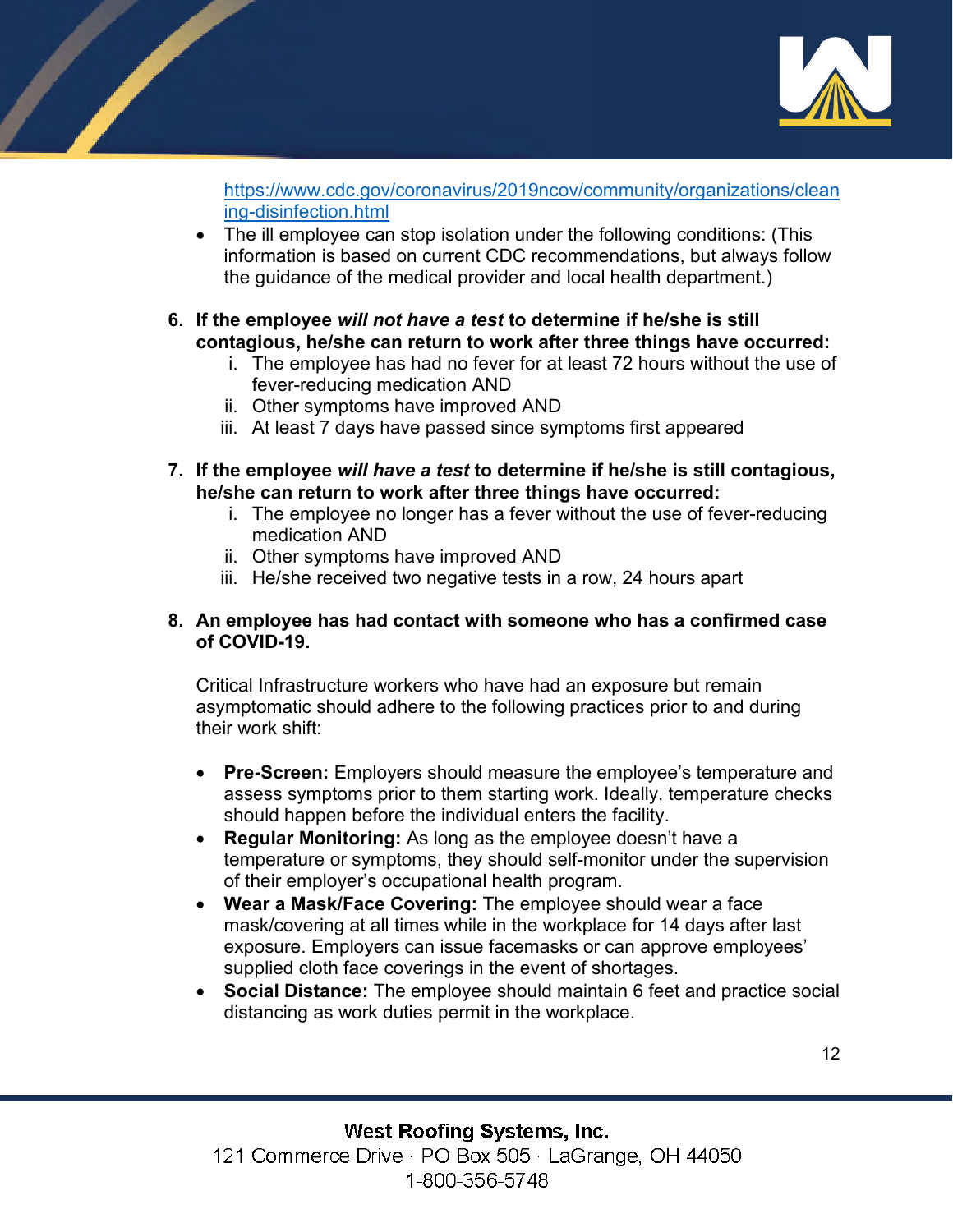

- **Disinfect and Clean workspaces:** Clean and disinfect all areas such as offices, bathrooms, common areas, shared electronic equipment routinely.
	- $\circ$  If the employee becomes sick during the day, they should be sent [home immediately.](https://www.cdc.gov/coronavirus/2019-ncov/if-you-are-sick/caring-for-yourself-at-home.html) Surfaces in their workspace should be [cleaned](https://www.cdc.gov/coronavirus/2019-ncov/prepare/disinfecting-building-facility.html)  [and disinfected.](https://www.cdc.gov/coronavirus/2019-ncov/prepare/disinfecting-building-facility.html) Information on persons who had contact with the ill employee during the time the employee had symptoms and 2 days prior to symptoms should be compiled. Others at the facility with close contact within 6 feet of the employee during this time would be considered exposed.

# 9. **An employee is ill but has not been tested or confirmed to have COVID-19**

- The employee should not report for work. If the employee is currently at work, he/she should be sent home and advised to contact a medical provider.
- The employee should follow the advice of the medical provider and not return to work until all of the following have occurred:
	- $\circ$  The employee has had no fever for at least 72 hours without the use of fever-reducing medication AND
	- o Other symptoms have improved AND
	- o At least 7 days have passed since symptoms first appeared

### 10.**One of our employees has been exposed to the virus but only found out after they had interacted with clients. What should we do?**

• Take the same precautions as noted above with respect to coworkers, treating the situation as if the exposed employee has a confirmed case of COVID-19 and sending home potentially infected employees that he came into contact with. As for third parties, you should communicate with customers and vendors that came into close contact with the employee to let them know about the potential of a suspected case.

#### **Responsibility of Subcontractors**

It is each subcontractor's responsibility to screen their own employees consistent with the above guidelines and their own company's protocol signifying their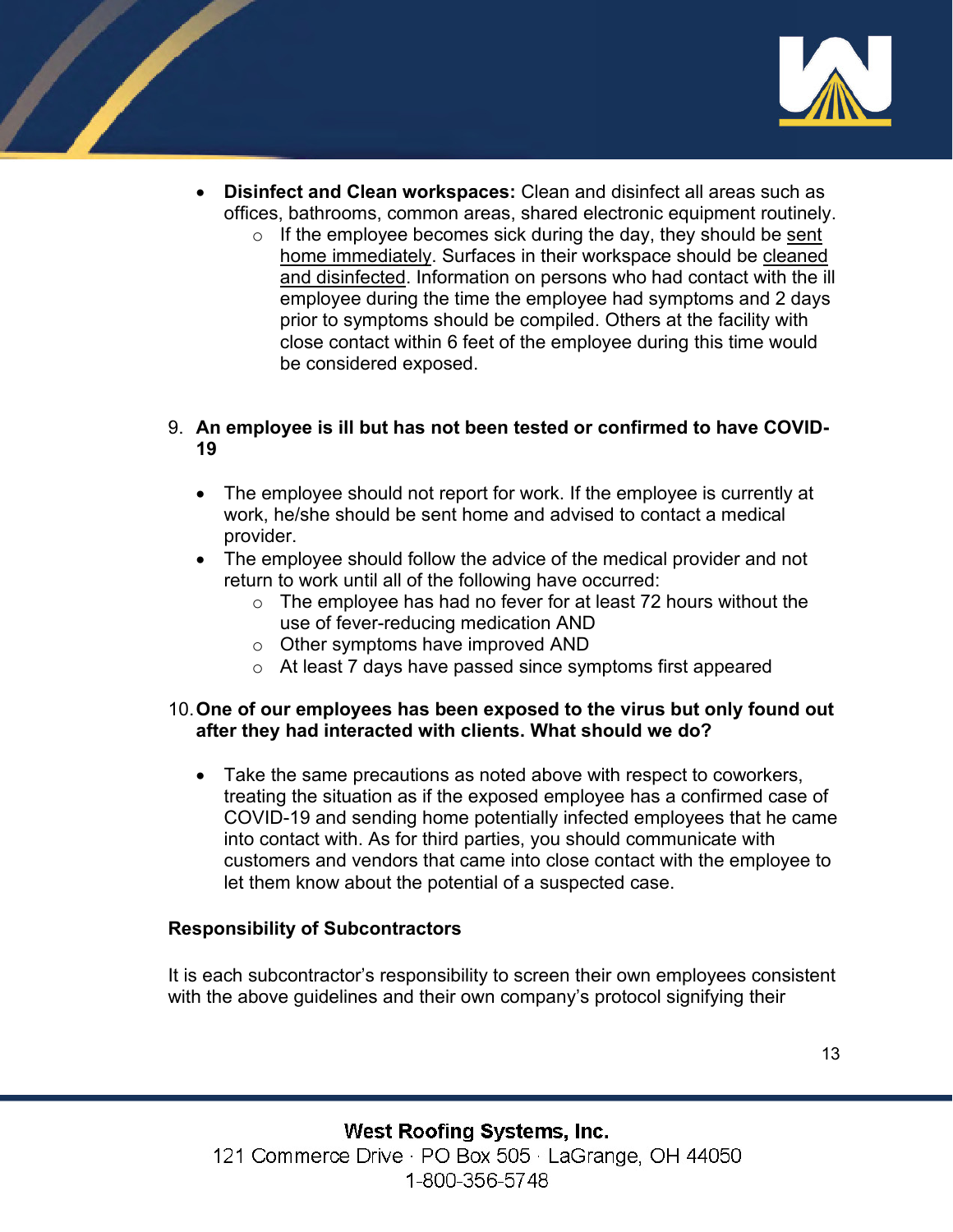



employee is able to return to work. The information must be documented from the subcontractor the onsite designated coordinator in writing.